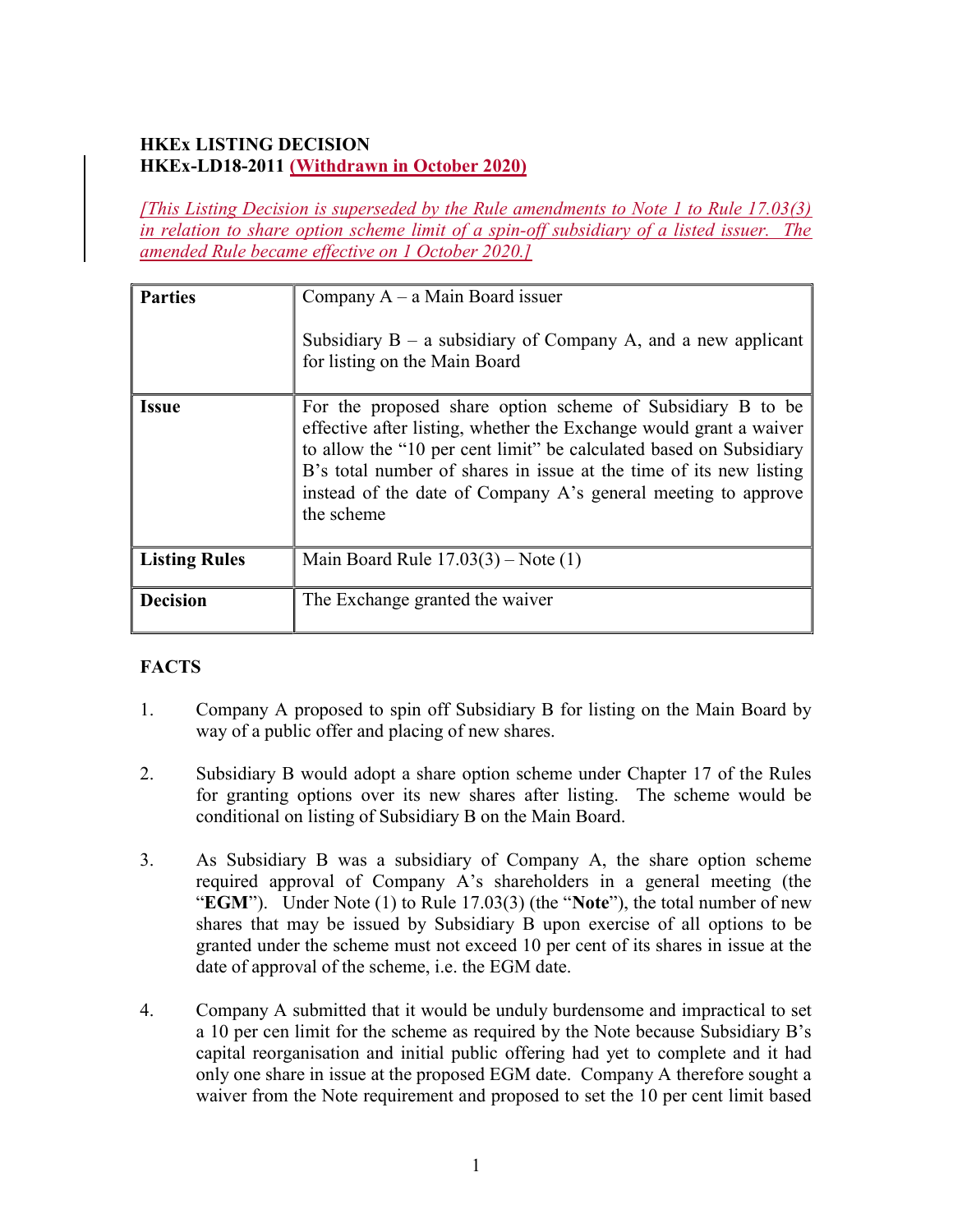on Subsidiary B's shares in issue at the time of new listing instead of the EGM date.

#### APPLICABLE LISTING RULES

5. Rule 17.01(1) states that:

The following provisions apply, with appropriate modifications, to all schemes involving the grant by a listed issuer or any of its subsidiaries of options over new shares or … to, or for the benefit of, specified participants of such schemes …

6. Rule  $17.02(1)(a)$  states that:

The scheme of a listed issuer or any of its subsidiaries must be approved by shareholders of the listed issuer in general meeting. …

- 7. Rule 17.03 states that the scheme document must include the following provisions and/or provisions as to the following (as the case may be):
	- …
	- (3) the total number of securities which may be issued upon exercise of all options to be granted under the scheme, …
		- Notes: (1) The total number of securities which may be issued upon exercise of all options to be granted under the scheme and any other schemes must not in aggregate exceed 10% of the relevant class of securities of the listed issuer (or the subsidiary) in issue as at the date of approval of the scheme. …

### ANALYSIS

- 8. The Exchange agreed to waive the Note requirement because:
	- The scheme would be effective only upon listing of Subsidiary B. The proposal to calculate the 10 per cent limit based on Subsidiary B's total number of shares in issue at the time of new listing was in line with the rationale of the Note.
	- The scheme, including the limit on the options to be granted, would be subject to approval of Company A's shareholders.